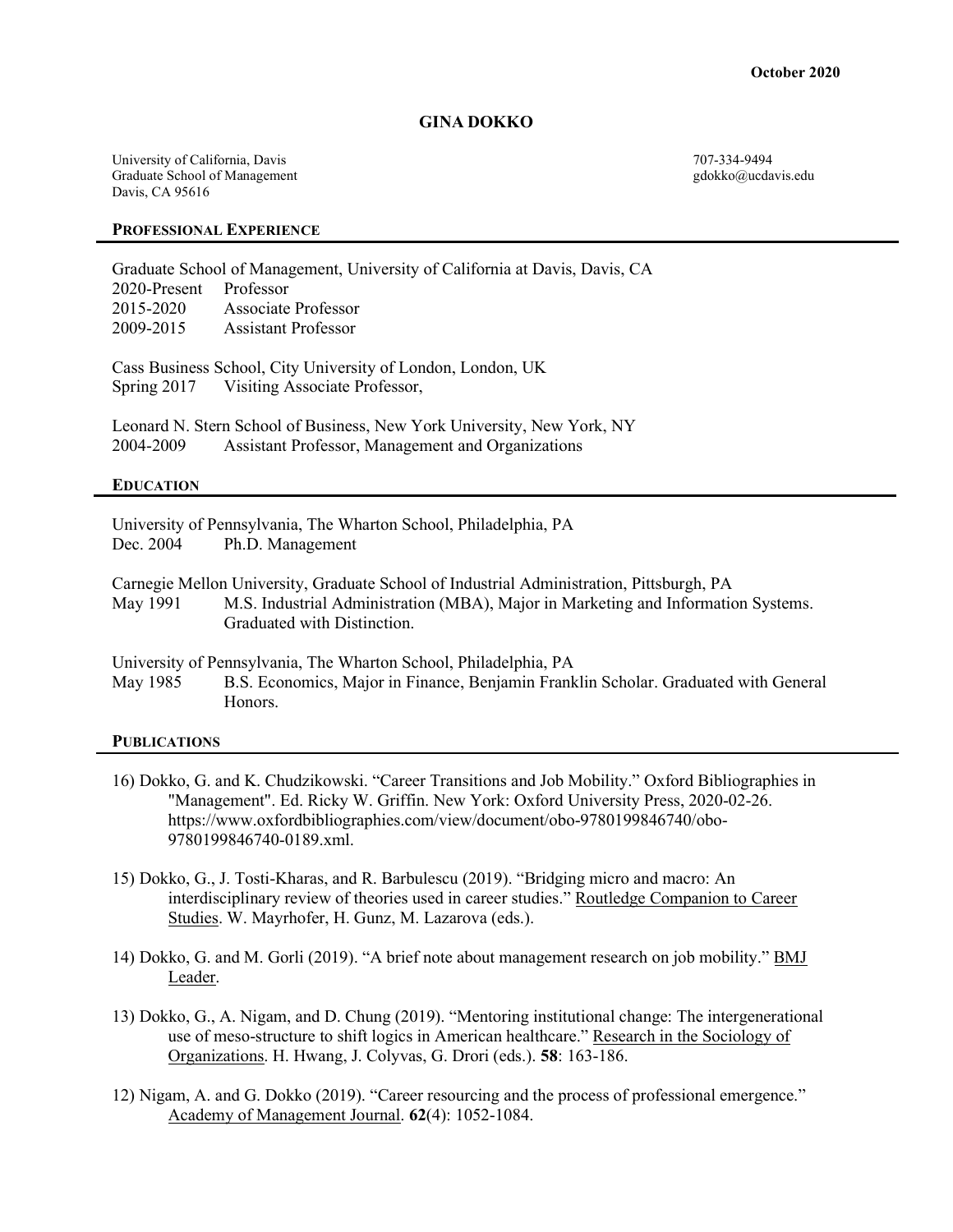- 11) Dokko, G. and W. Jiang (2017). "Managing talent across organizations: The portability of individual performance." Oxford Handbook of Talent Management. W. F. Cascio, D. Collings and K. Mellahi (eds.). Oxford, UK: Oxford University Press. 115-133.
- 10) Dokko, G. and G. A. Wu (2017). "Boundary-crossing job mobility, new product area entry and the performance of entrepreneurial ventures" Emergence: Research in the Sociology of Organizations. M. L. Seidel and H. Greve (eds.). 50: 419-448.
- 9) Gaba, V. and G. Dokko (2016) "Learning to let go: Social influence, learning, and the abandonment of corporate venture capital practices." Strategic Management Journal. 37(8): 1558–1577.
- 8) Dokko, G., A. A. Kane, and M. Tortoriello (2014). "One of us or one of my friends: How social identity and tie strength shape the creative generativity of boundary-spanning ties." Organization Studies 35(5): 703-726.
- 7) Dokko, G. and V. Gaba (2012) "Venturing into new territory: Career experiences of corporate venture capital managers and practice variation." Academy of Management Journal 55(3): 563-583. \*used in doctoral course on Organizational Theory at INSEAD
- 6) Dokko, G., A. Nigam and L. Rosenkopf (2012). "Keeping steady as she goes: A negotiated order perspective on technological change." Organization Studies 33(5): 681-703.
- 5) Perry, E. L., G. Dokko, and F. Golom (2012) "The Aging Worker and Person-Environment Fit." Oxford Handbook of Work and Aging. J. W. Hedge and W. C. Borman (eds.). Oxford, UK: Oxford University Press: 187-212.
- 4) Dokko, G. and L. Rosenkopf (2010). "Social capital for hire? Mobility of technical professionals and firm influence in wireless standards committees." Organization Science 21(3): 677-695. \*used in doctoral course on Social Networks at Wharton
- 3) Dokko, G., S. L. Wilk and N. P. Rothbard (2009). "Unpacking prior experience: How career history affects job performance." Organization Science 20(1): 51-68.
- 2) Almeida, P., G. Dokko and L. Rosenkopf (2003). "Startup size and the mechanisms of external learning: Increasing opportunity but declining usefulness?" Research Policy 32(2): 301-315.
- 1) Dokko, G. and L. Rosenkopf (2003). "Job mobility of technical professionals and firm centrality in wireless standards committees." Best Papers Proceedings, Academy of Management Meetings, Seattle, WA. (10% acceptance rate)

#### WORKING PAPERS

- Sugiyama, K., J. Ladge, and G. Dokko (2020). "Well-worn paths or roads less travelled? Tensions that arise out of institutional and personal expectations for career identity"
- Shen, R., G. Dokko, and J. Lu (2020). "How signaling identity and capability for strategic change affects venture capital syndication."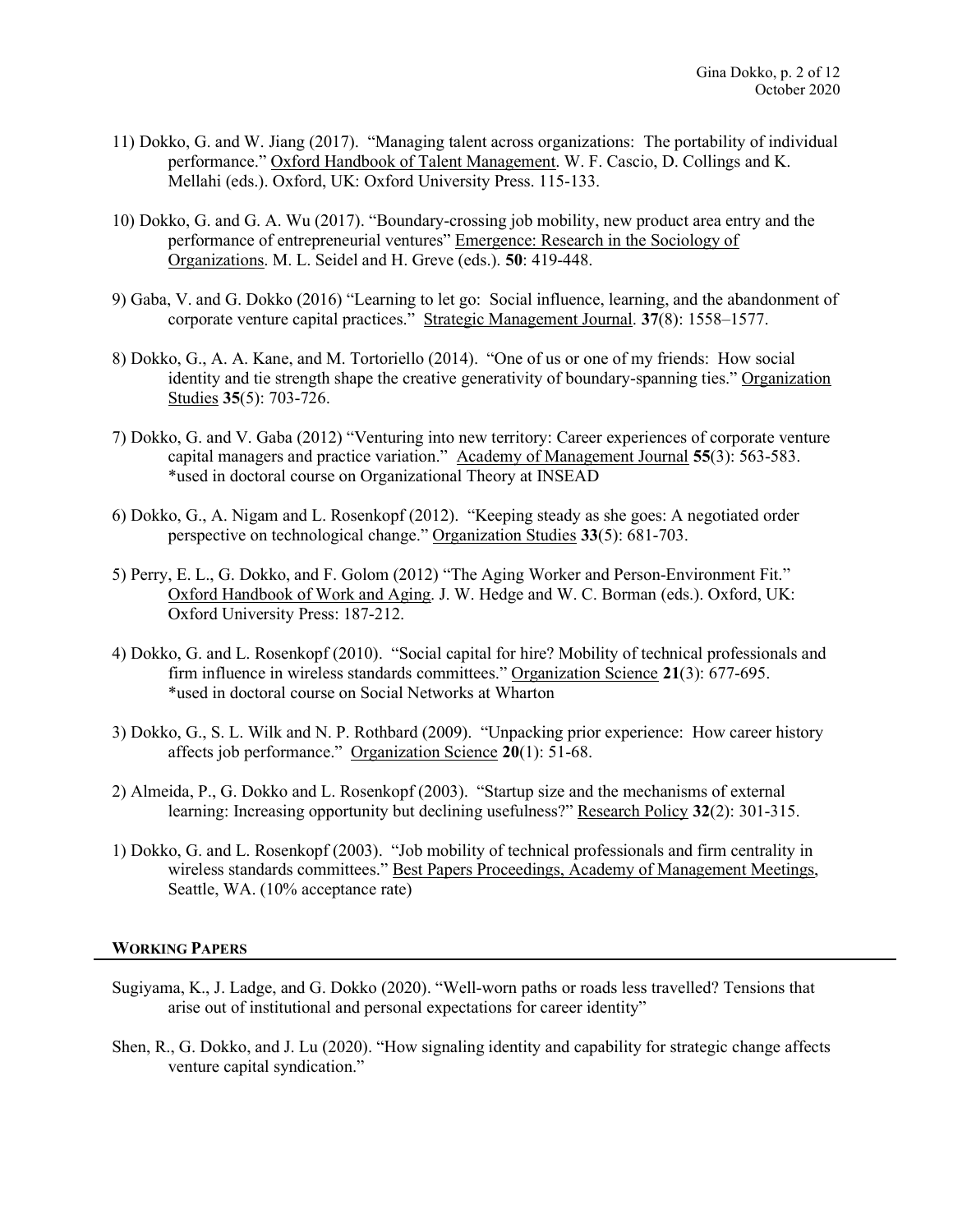- Shen, R. and G. Dokko (2020). "The effects of founders' personal and professional backgrounds on strategic alliances: A study of venture capital syndication." Winner, Best Interdisciplinary Paper, 2020 SMS Human Capital Interest Group
- Grohsjean, T., G. Dokko, and P. Yang (2019). "You can't go home again: Cooperative performance behavior between boomerang and incumbent employees."
- Lebel, R. D., N. P. Rothbard, K. J. Klein, S. L. Wilk, and G. Dokko (2019). "How you promote ideas matters: Why conscientiousness and extraversion shape supervisor evaluations of innovative behavior."
- Dokko, G. and V. Gaba (2019). "Stepping stones to career change: How experience and the context of work can facilitate entry to new occupations for mid-career workers."
- Wilk, S.L., G. Dokko, and E. Makarius (2018). "Bounced back or held back: Differences in the perceived skills of men and women after joblessness."

#### **OTHER**

Dokko, G. (2019). "Beyond microfoundations." Invited commentary for forthcoming Advances in Strategic Management: Employee Mobility. Daniel Tzabbar and Bruno Cirillo (eds).

#### INVITED PRESENTATIONS

2020 "How signaling identity and capability for strategic change affects venture capital syndication." • HEC, October

 "You can't go home again: Cooperative performance behavior between boomerang and incumbent employees."

Academy of Management Meetings, virtual, August

 "The effects of founders' personal and professional backgrounds on strategic alliances: A study of venture capital syndication."

- Strategic Management Society Annual Conference, virtual, October
- 2019 "You can't go home again: Cooperative performance behavior between boomerang and incumbent employees."
	- National University of Singapore, April
	- Seoul National University, April
	- Peking University, April
	- Strategic Management Society Annual Conference, Minneapolis, MN, October
- 2018 "The effects of identity and capability signals on alliance formation: A study of venture capital syndication."
	- Academy of Management Meetings, Chicago, IL, August
	- Strategic Management Society Annual Conference, Paris, France, September

"You can't go home again: Task-related assistance from and toward boomerang employees."

- Academy of Management Meetings, Chicago, IL, August
- University of Illinois, Urbana-Champaign, IL, September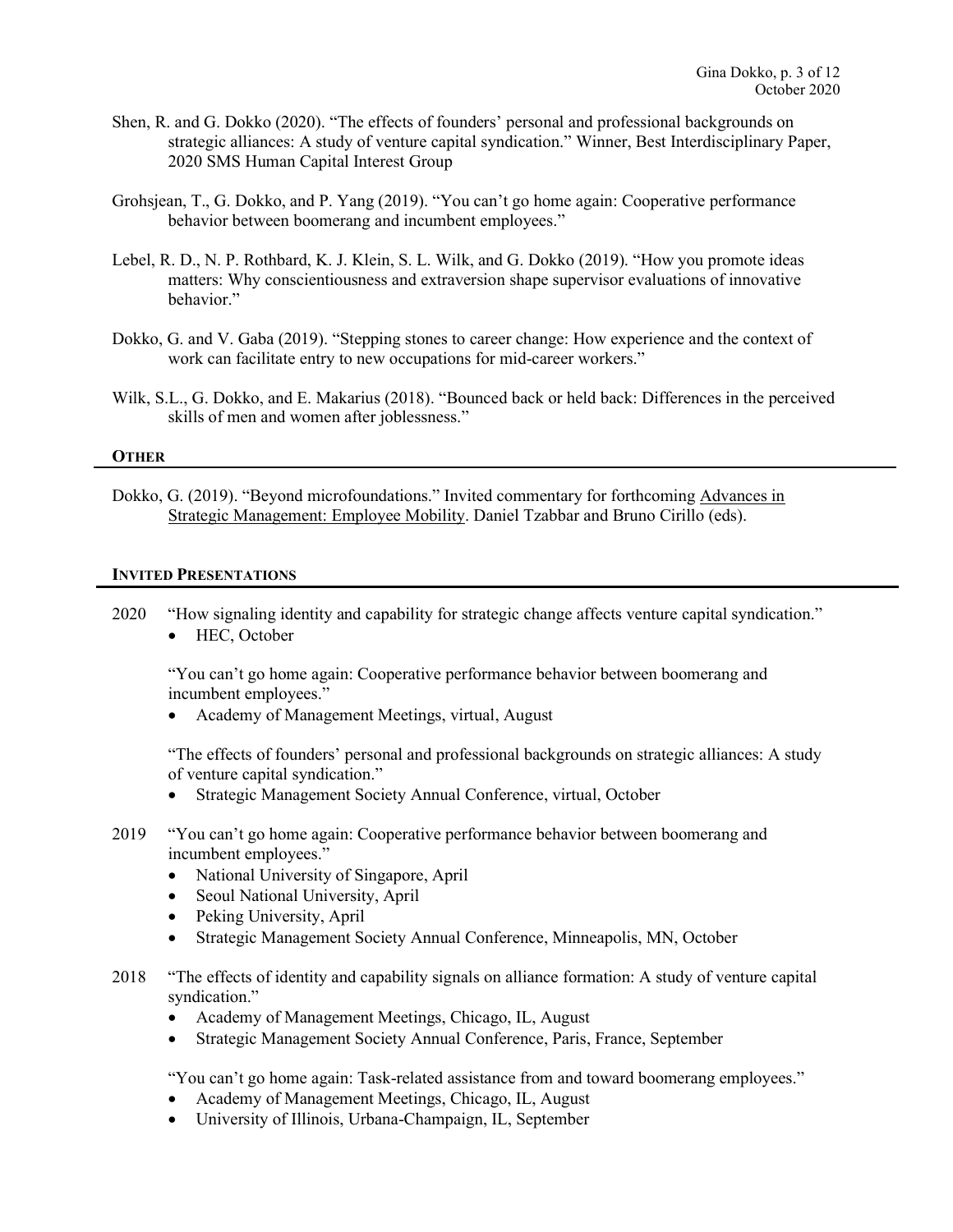ESSEC Business School, Cergy, France, September

"Career baggage: What we carry as we make career moves."

- TEDx UCDavisSF, San Francisco, CA, April
- 2017 "Bounced back or held back: Differences in the perceived skills of men and women after joblessness."
	- IE Business School, Madrid, Spain, May

"Career resourcing and the process of professional emergence."

- OTREG, Imperial College London, London, UK, June
- 2016 "Bounced back or held back: Differences in the perceived skills of men and women after joblessness."
	- University of California, Riverside, CA, March
	- Labor and Employment Relations Association Annual Meeting, Minneapolis, May
	- Academy of Management Meetings, Anaheim, CA, August

"Make love, not war: The "war for talent" meets contemporary careers."

 Strategic Management Society Annual Conference, Strategic Human Capital extension, Munich, Germany, September

"Career scripts as enablers of institutional entrepreneurship."

- $\bullet$  32<sup>st</sup> EGOS Colloquium, Naples, Italy, July
- 2015 "Bounced back or held back: Differences in the perceived skills of men and women after joblessness."
	- Ludwig Maximilian University, Munich, Germany, November

"Managing Talent across Organizations: the Portability of Individual Performance."

• INFORMS, Philadelphia, PA, November

"Career scripts as enablers of institutional entrepreneurship."

- Western Academy of Management Conference, Kauai, HI, March
- $\bullet$  31<sup>st</sup> EGOS Colloquium, Athens, Greece, July
- Academy of Management Meetings, Vancouver, Canada, August
- 2014 "Learning to let go: Social influence, learning, and the abandonment of corporate venture capital practices"
	- University of California, Irvine, CA , March (with Vibha Gaba)
	- Cass Business School, City University London, UK, May
	- University of Bath, UK, May
	- Strategic Management Society Annual Conference, Madrid, Spain, September
	- Wharton School, University of Pennsylvania, Philadelphia, PA, November

"Career scripts as enablers of institutional entrepreneurship."

- Davis Conference on Qualitative Research, Davis, CA, March
- Industry Studies Association Annual Conference, Portland, OR, May (with Amit Nigam)

"Scars or blemishes? How unemployment spells affect worker outcomes"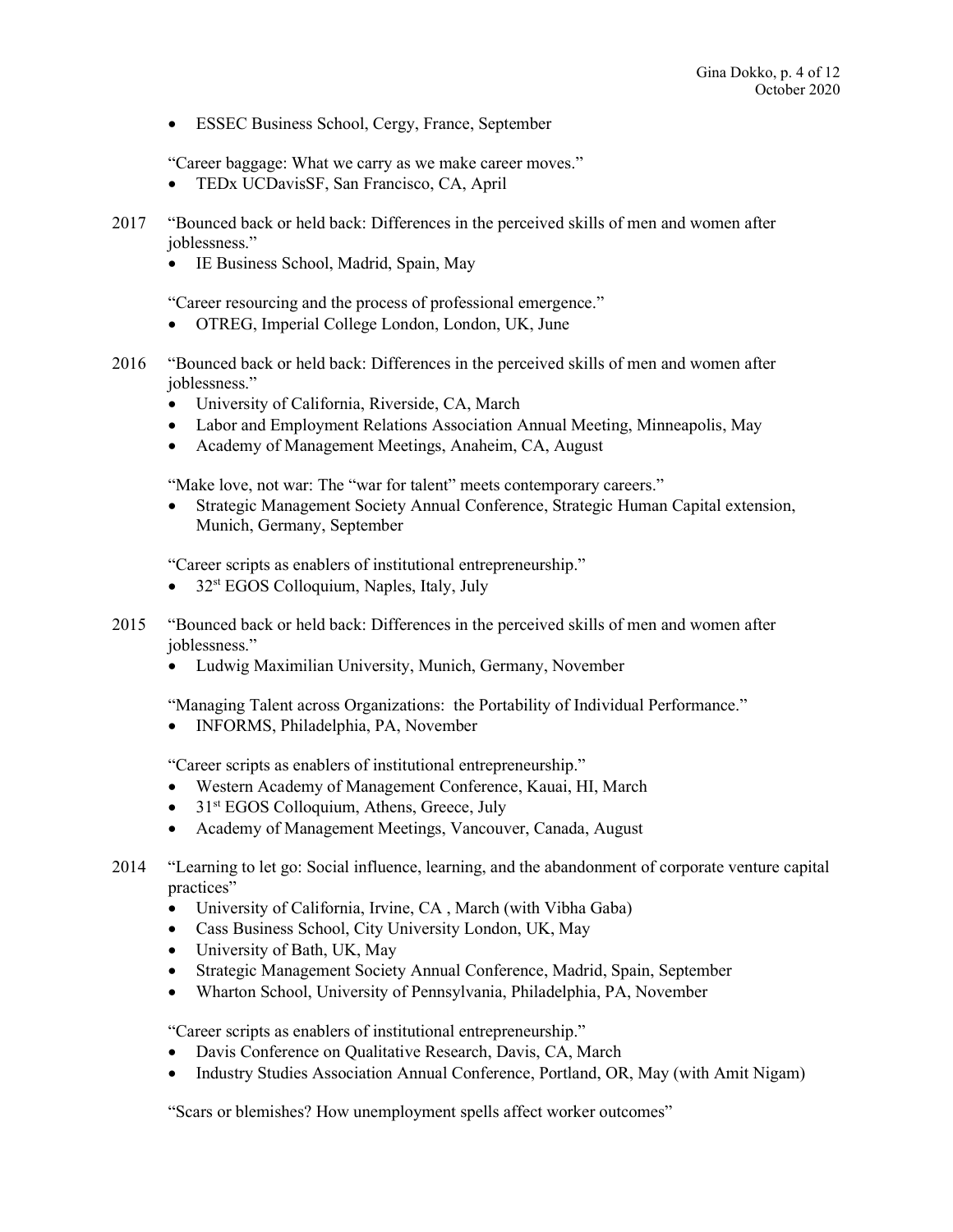- The 29th Annual Conference of the Society for Industrial and Organizational Psychology, Honolulu, HI, May (with Erin Coyne-Makarius)
- 2013 "Learning to let go: Social influence, learning, and the abandonment of corporate venture capital practices"
	- University of California, Berkeley, CA , February
	- Academy of Management Meetings, Orlando, FL, August

 "Boundary-crossing job mobility, new product area entry and the performance of entrepreneurial ventures"

- Organization Science Winter Conference, Steamboat Springs, CO, February
- Academy of Management Meetings, Orlando, FL, August
- Academy of Innovation and Entrepreneurship Conference, Oxford, UK, August

"Career boundaries"

 NSF Conference on Facilitating the Creation and Transfer of Knowledge, Philadelphia, PA, July

"Career scripts as enablers of institutional entrepreneurship"

- 29th EGOS Colloquium, Montreal, Canada, July
- Structuring Work in and around Organizations workshop, Montreal, Canada, July
- 2012 "Learning to let go: Social influence, learning, and the abandonment of corporate venture capital practices"
	- Dartmouth University, Tuck School of Business, Hanover, NH, November
	- Israel Strategy Conference, Tel Aviv, Israel, December (finalist for best paper award)

"Career scripts as enablers of institutional entrepreneurship"

American Sociological Association (with A. Nigam), Denver, CO, August

 "Boundary-crossing job mobility, new product area entry and the performance of entrepreneurial ventures"

- Ohio State University, Fisher College of Business, Columbus, OH, February
- Strategic Management Society Annual Conference, Prague, Czech Republic, October

 "One of us or one of my friends: How social identity and tie strength shape the creative generativity of boundary-spanning ties"

- Organization Science Winter Conference, Steamboat Springs, CO, February
- Western Business & Management Association Annual Conference, Paris, France October
- 2011 "One of us or one of my friends: How social identity and tie strength shape the creative generativity of boundary-spanning ties"
	- VU University, Amsterdam Business Research Institute, Amsterdam, Netherlands, December

 "Stepping stones to career change: How experience and the context of work can facilitate entry to new occupations for mid-career workers."

- 27th EGOS Colloquium, Gothenburg, Sweden, July
- Academy of Management Meetings, San Antonio, TX, August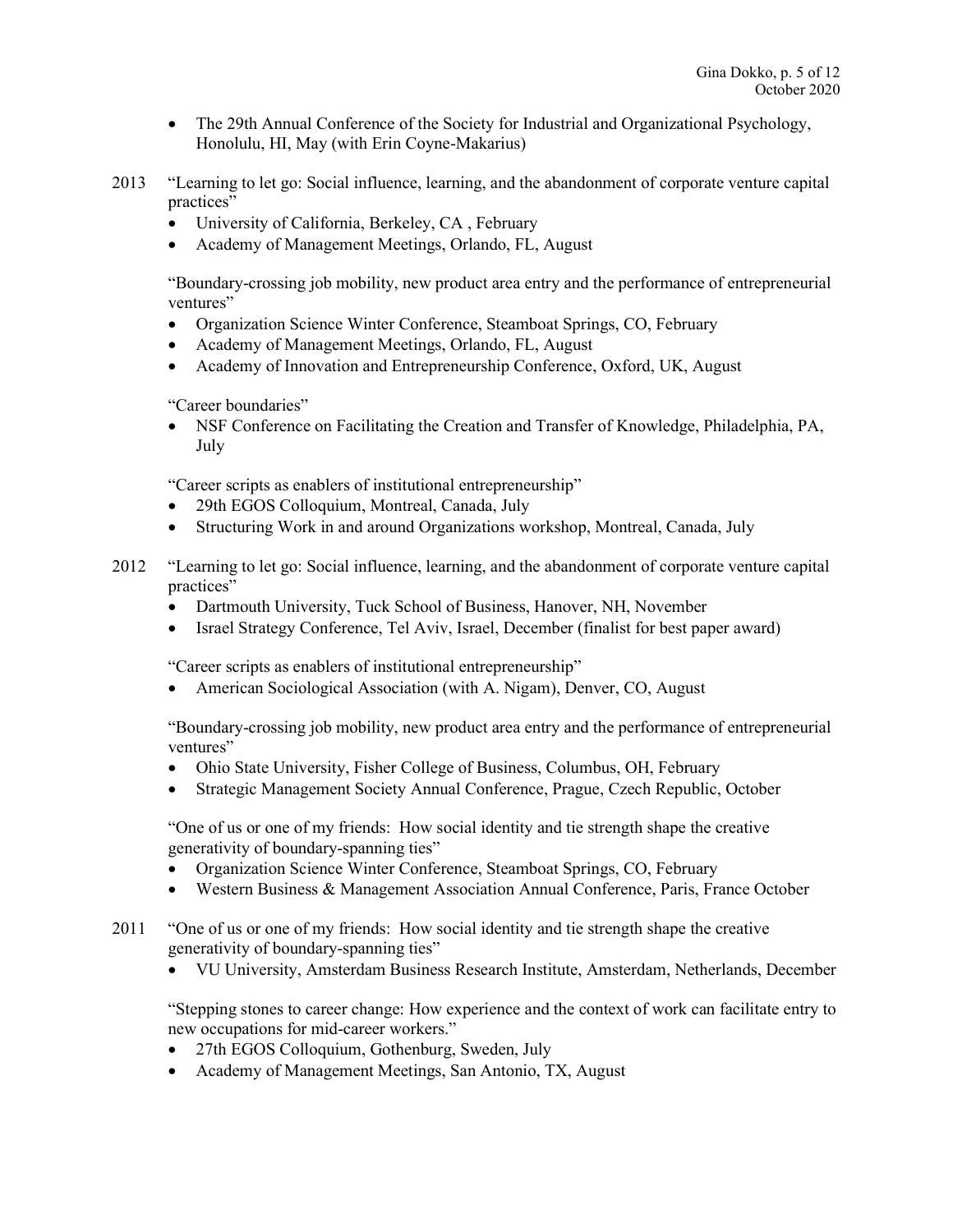- 2010 "Venturing into new territory: Prior experience of corporate venture capital managers and venturing practices."
	- Academy of Management Meetings, Montreal, Canada, August
	- West Coast Research Symposium on Technology Entrepreneurship, Eugene, OR, August
	- Wharton Conference on People and Organizations, Philadelphia, PA, October

2009 "Keeping steady as she goes: A negotiated order perspective on technological evolution."

- Academy of Management Meetings, Chicago, IL, August
- 25th EGOS Colloquium, Barcelona, Spain, July

 "Social network ties, social identity and the sources of innovative performance: The role of social identity in generating innovation from social interaction."

- Academy of Management Meetings, Chicago, IL, August (with A. Kane)
- INGroup Conference, Colorado Springs, CO, July (with A. Kane)

 "Venturing into new territory: Prior experience of corporate venture capital managers and venturing practices."

- Academy of Management Meetings, Chicago, IL, August
- New York University, Stern School of Business, Management and Organizations Department Brownbag, April

"Job mobility of technical professionals and firm influence in wireless standards committees."

- University of California, Davis, Davis, CA, March
- 2008 "Typecasting entrepreneurs: Boundary-crossing experience, funding and the performance of ventures."
	- Israel Strategy Conference, Tel Aviv, Israel, December
	- McGill-Cornell Conference on Institutions and Entrepreneurship, Montreal, Canada, June
	- 25th DRUID Celebration Conference, Copenhagen, Denmark, June (with G. Wu)

"Unpacking prior experience: How career history affects job performance."

- Contact Center Forum, Wharton Financial Institutions Center, Philadelphia, PA February (with N. Rothbard)
- 2007 "Typecasting entrepreneurs: Boundary-crossing experience, funding and the performance of ventures."
	- Academy of Management Meetings, Philadelphia, PA, August
- 2006 "Unpacking prior experience: How career history affects job performance."
	- Wharton OB Mini-conference, Philadelphia, PA, November
	- Columbia University, Teachers College, New York, NY, November
	- Academy of Management Meetings, Atlanta, GA, August
	- Ohio State University, Columbus, OH, March (with S. Wilk)

"Professional identities and the construction of technical standards."

• Academy of Management Meetings, Atlanta, GA, August

"Social capital formation in standards setting committees."

 $\bullet$  22<sup>nd</sup> EGOS Colloquium, Bergen, Norway, July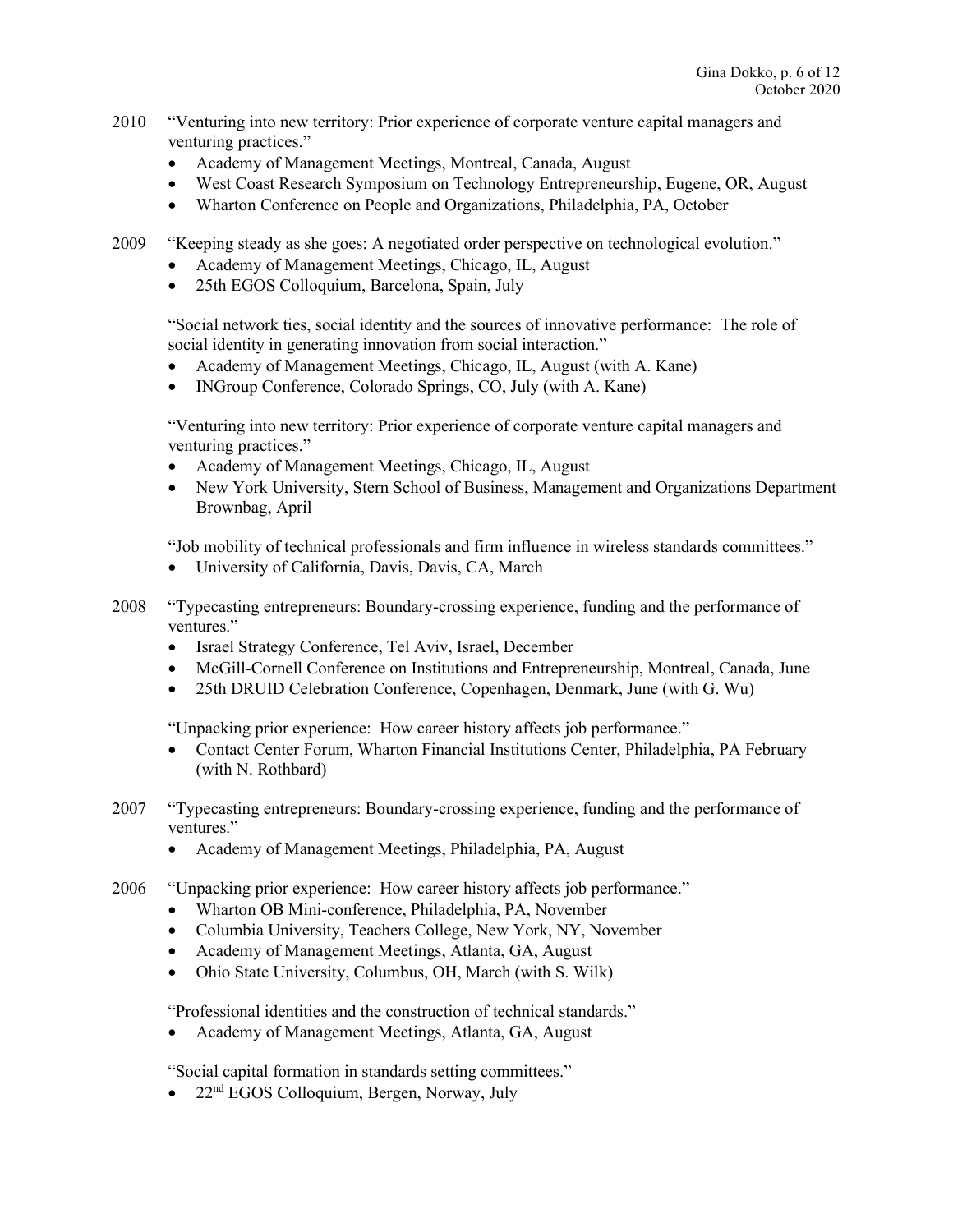- 2005 "What you know or who you know? Human capital and social networks as determinants of individual performance."
	- Academy of Management Meeting, Honolulu, HI, August

"Job mobility of technical professionals and firm influence in wireless standards committees."

- Interdepartmental Workshop on Innovation, Stern School of Business, April
- 2004 "Social capital formation in standards setting committees."
	- Academy of Management Meetings, New Orleans, LA, August

 "What you know or who you know? Human capital and social networks as determinants of individual performance."

- New York University, Stern School of Business, Management and Organizations Department, February
- Carnegie Mellon University, GSIA, Department of Organizational Behavior and Theory, January
- Cornell University, School of Industrial and Labor Relations, Department of Organizational Behavior, January
- University of Illinois at Urbana-Champaign, Illinois College of Business, Organizational Behavior Department, January
- University of Iowa, Tippie School of Business, Department of Management and Organizations, January
- University of Texas at Austin, McCombs School of Business, Management Department, January
- 2003 "Job mobility of technical professionals and firm influence in wireless standards committees."
	- INFORMS, Philadelphia, PA, November
	- Academy of Management Meetings, Seattle, WA, August
	- Organization Science Winter Conference, Steamboat Springs, CO, February

"What you know or who you know? Human capital and social networks as determinants of individual performance."

- University of Oregon, Lundquist College of Business, Department of Management and Organizations, November
- Trans-Atlantic Doctoral Conference in Business Research, London Business School, May
- Consortium on Competitiveness and Cooperation (CCC), University of Toronto, April
- 2001 "Job mobility of technical professionals and firm influence in wireless standards committees."
	- Academy of Management Meetings, Denver, CO, August
	- INFORMS, Miami, FL, November
- 2000 "Startup size and the mechanisms of external learning: Increasing opportunity but declining usefulness?"
	- Academy of Management Meetings, Washington, D.C., August
	- Research Policy Technology Entrepreneurship Conference, University of Maryland, May (with L. Rosenkopf)

## WORKING PAPERS AND WORK IN PROGRESS

HR systems and the portability of individual performance (with W. Jiang)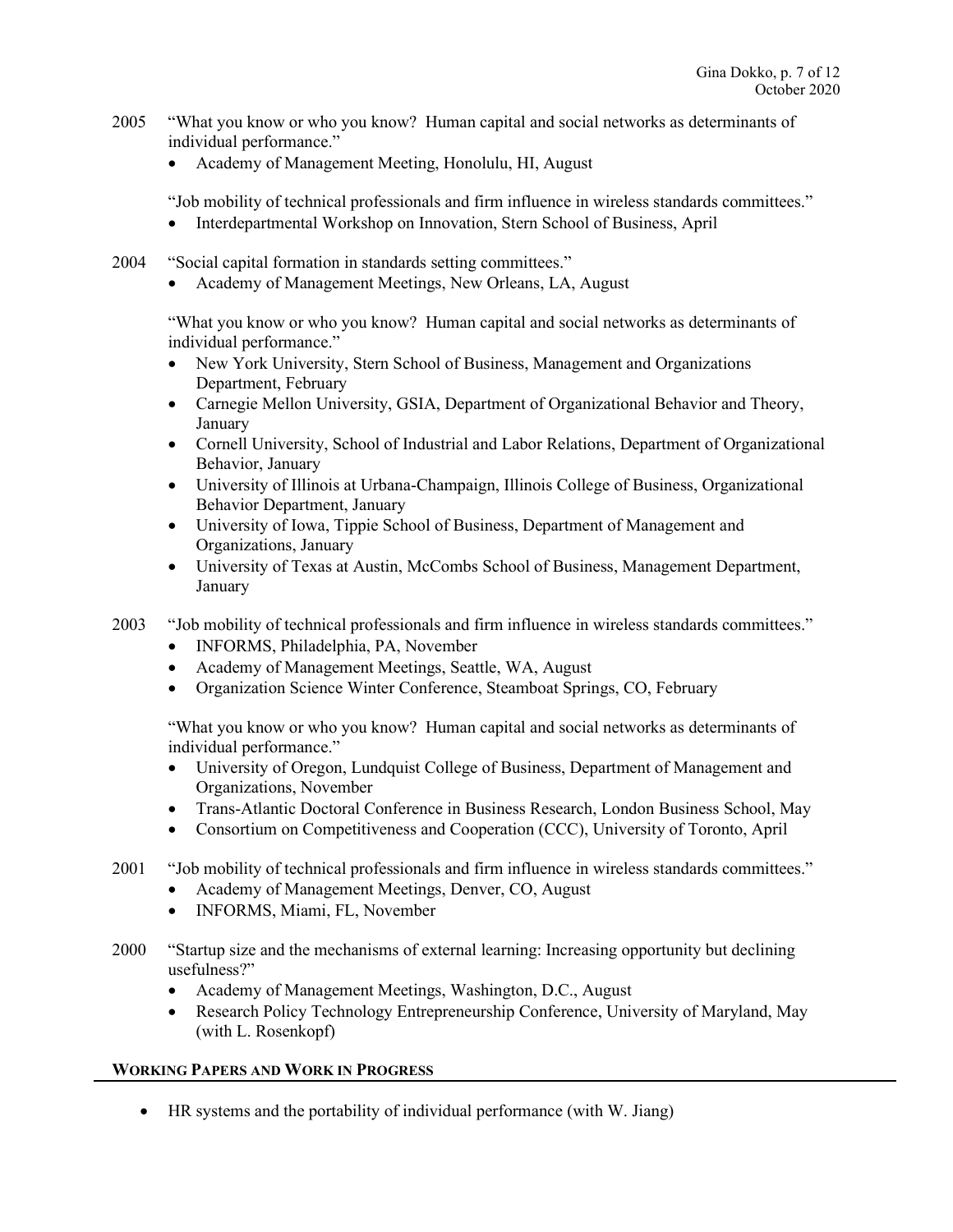• Venture capital careers and syndication (with R. Shen)

### RESEARCH AND TEACHING INTERESTS

Organization theory; organizational behavior; job mobility; careers, social networks, technology and innovation

#### AWARDS AND HONORS

#### RESEARCH AWARDS

- 2009 INSEAD Research Grant 2520-493R
- 2007 Berkley-Kauffman Research Grant
- 2004 Mack Center for Technological Innovation Research Grant
- 2003 Organization Science Dissertation Proposal Competition, Second Place Academy of Management, Best Papers Proceedings, Best Paper Finalist, OMT Division Reginald H. Jones Center Research Grant Wharton Center for Human Resources Research Grant
- 2002 Wharton Financial Institutions Center Research Grant Mack Center for Technological Innovation Research Grant
- 2001 Wharton e-Business Initiative Research Grant

### OTHER HONORS

- Award for Developmental Reviewer, Academy of Management Review, Editorial Review Board Member 2020
- Award for Outstanding Reviewer, Academy of Management Discoveries, Editorial Review Board Member 2020
- Invited facilitator, Organization and Management Theory Division Junior Faculty Consortium, Academy of Management Meetings 2020
- Invited panelist, Strategic Human Capital Interest Group, Strategic Management Society Annual Conference, 2018
- Award for Outstanding Reviewing Strategic Management Journal Editorial Board Member, 2016
- Invited facilitator, Strategic Human Capital Junior Scholar Paper Development Workshop, Strategic Management Society Annual Conference, 2017
- Invited facilitator, Organization and Management Theory Division Doctoral Student Consortium, Academy of Management Meetings 2014, 2016, 2017
- Invited facilitator, Careers Division Careers in the Rough Research Development Workshop, Academy of Management Meetings 2014-2020
- Judge, Organization Science Dissertation Proposal Competition 2015
- Invited panelist, Strategic Human Capital Interest Group: New Frontiers, Strategic Management Society Annual Meeting 2015
- Invited panelist, Entrepreneurship and Strategy Junior Faculty Research Workshop, Strategic Management Society Annual Meeting 2014
- Invited panelist, Sumantra Ghoshal Conference on Managerially Relevant Research, London Business School 2014
- Invited panelist, "Insights for Publishing Careers Research in Top Journals" at Academy of Management Annual Meetings 2013
- Award for extraordinary service to the Editorial Board, Organization Science, 2012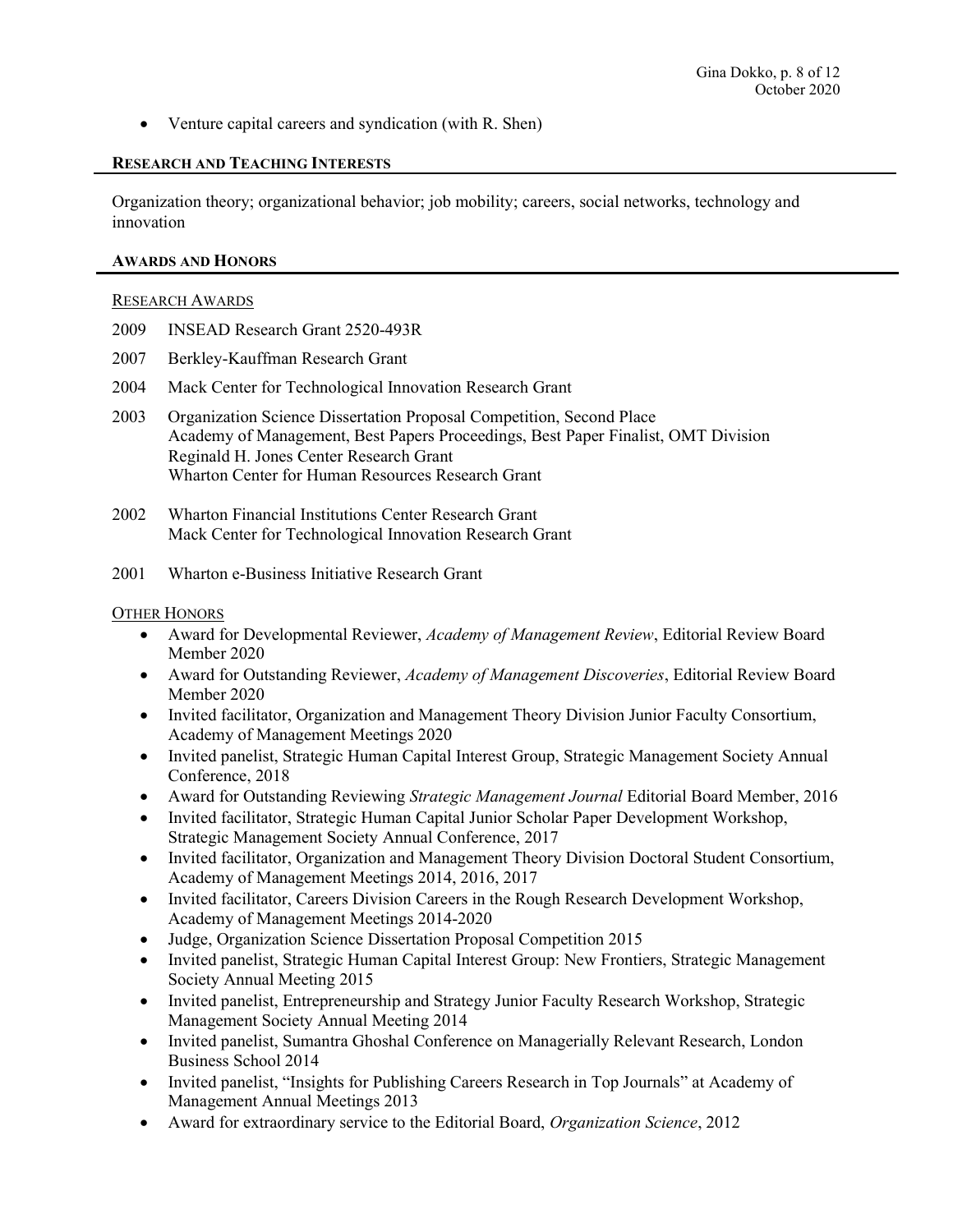- Invited panelist, Careers Division Early Academic Career Consortium at Academy of Management Annual Meetings 2011, 2012
- Winner, Best Symposium (with Christopher I. Rider), Careers Division, Academy of Management Meetings 2009.
- Participant in Best Symposium, Careers Division, Academy of Management Meetings, 2006.
- Invited participant OMT Junior Faculty Workshop, Academy of Management Meetings 2005.
- Invited participant OB/ODC/OMT Division Doctoral Consortium, Academy of Management Meetings, 2002.
- Invited participant TIM Division Doctoral Consortium, Academy of Management Meetings, 2001.
- Teaching Assistant of the Year, Carnegie Mellon University, 1991.

## MEDIA MENTIONS

Research covered in Forbes.com, CNN Money, Crains New York Business, Financial Times, Entrepreneur, JobsintheMoney.com, Knowledge@Wharton, New Jersey Star Ledger (NJ.com), Sacramento Business Journal

## INVITED SPEAKING EVENTS

| 2020 | Moderator, Professional Business Women of California, "Influence in the Workplace:<br>Creating a Foundation for Advancement" event |
|------|------------------------------------------------------------------------------------------------------------------------------------|
| 2020 | Speaker, UC Davis Professors for the Future Fellows seminar                                                                        |
| 2020 | Panelist, Executive Insight, Metro EDGE                                                                                            |
| 2020 | Panelist, Veterinary Business Management Association, Diversity and Inclusion Panel                                                |

## TEACHING EXPERIENCE

| 2018-Present<br>2010-Present<br>$\bullet$<br>Management<br>$\bullet$<br>Management | Organizational Issues in Implementing Analytics (MS Business Analytics core)<br>Organizational Strategy and Structure (MBA core), UC Davis, GSM<br>2019 Teacher of the Year, elected by full-time MBA students, UC Davis Graduate School of<br>2017 Teacher of the Year, elected by full-time MBA students, UC Davis Graduate School of |
|------------------------------------------------------------------------------------|-----------------------------------------------------------------------------------------------------------------------------------------------------------------------------------------------------------------------------------------------------------------------------------------------------------------------------------------|
| 2015                                                                               | Portable human and social capital: Implications for firm strategy and<br>organization (Ph.D. workshop), Ludwig Maximilian University, Munich                                                                                                                                                                                            |
| Fall 2011                                                                          | The Individual and Group Dynamics (MBA core), UC Davis, GSM                                                                                                                                                                                                                                                                             |
| 2005-2009                                                                          | Managing Organizations (MBA core), NYU Stern                                                                                                                                                                                                                                                                                            |
| 2001-2002                                                                          | Graduate Student Instructor, Wharton School, University of Pennsylvania<br>Management 101, Introduction to Management (Undergraduate core) with Professor<br>Daniel Raff. Taught honors section.                                                                                                                                        |

## PROFESSIONAL ACTIVITIES AND SERVICE

FIELD-LEVEL ACTIVITIES: Editorial Review Board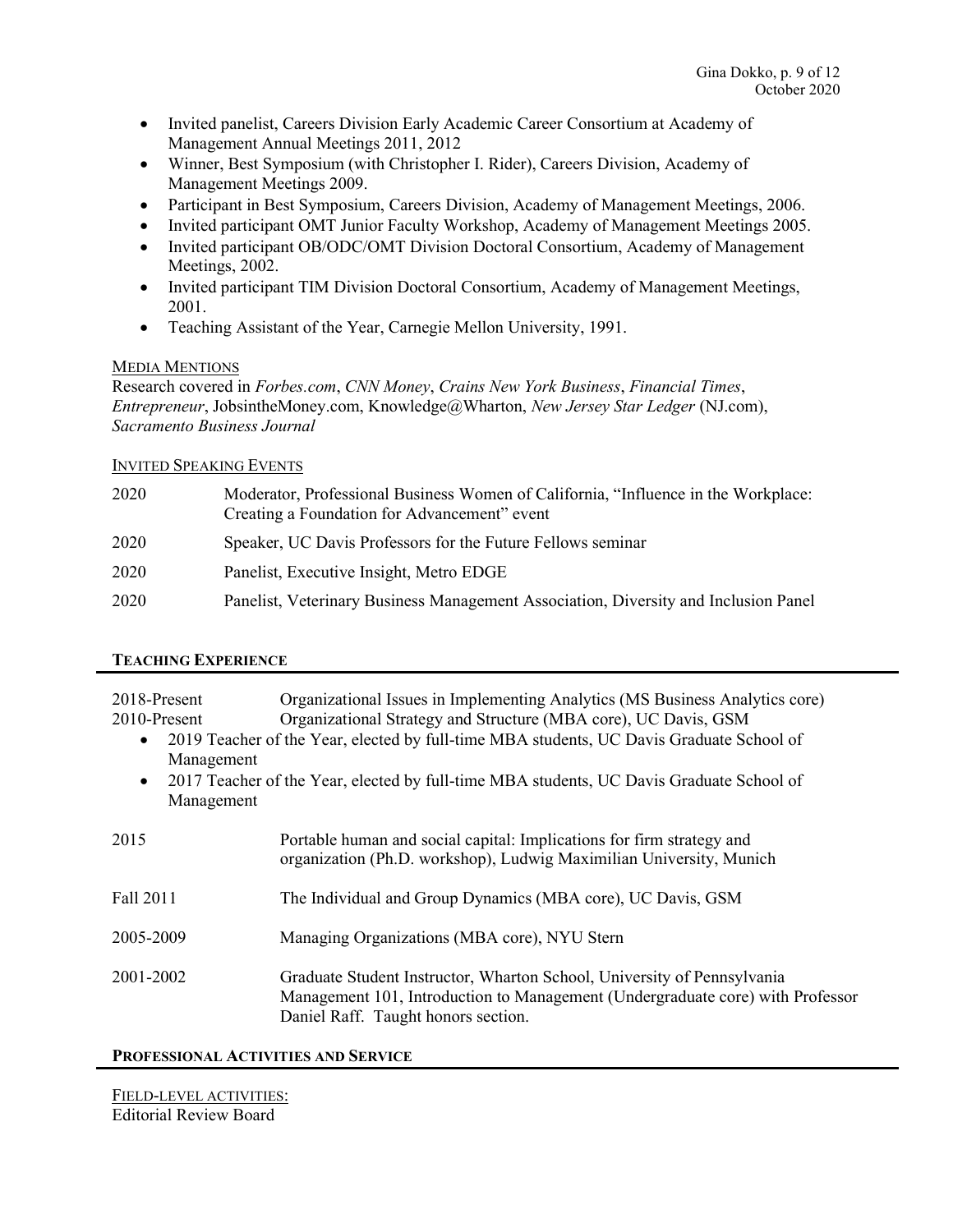Academy of Management Discoveries (2017-present) Academy of Management Review (2017-present) Organization Science (2011-present) Strategic Management Journal (2013-present)

### Ad-hoc Reviewer

Academy of Management Journal, Administrative Science Quarterly, Management Science, American Sociological Review, Organization Studies, Journal of Management Studies

| Reviewer, Academy of Management meetings, Careers, OB and OMT Divisions                |  |
|----------------------------------------------------------------------------------------|--|
| Reviewer, Best PhD Paper Award, Strategic Management Society, 2018                     |  |
| Reviewer, Best Paper Awards, Careers Division of Academy of Management, 2015, 2017     |  |
| Reviewer, Best Paper Award, Strategic Management Society, Human Capital IG, 2016, 2017 |  |
| Reviewer, Israel Strategy Conference                                                   |  |

| 2020-2021 | Division Chair, Careers Division, Academy of Management                                                                                 |
|-----------|-----------------------------------------------------------------------------------------------------------------------------------------|
| 2011-2020 | Co-organizer, annual Wharton People and Organizations Conference                                                                        |
| 2018-2019 | Program Chair, Careers Division, Academy of Management.                                                                                 |
| 2017-2018 | PDW Chair, Elected representative                                                                                                       |
| 2017-2018 | Nominations Committee, Careers Division, Academy of Management                                                                          |
| 2016-2018 | Representative-at-Large, Strategic Human Capital Interest Group of the Strategic<br>Management Society. Elected representative.         |
| 2004-2018 | Served as Discussant or Chair at Academy of Management meeting sessions, multiple<br><b>Divisions</b>                                   |
| 2018      | Track organizer, Careers and Institutions, European Group on Organization Studies,<br>Tallinn, Estonia                                  |
| 2016      | Panel organizer, New Theory on Managing Human Capital, Strategic Management<br>Society Annual Conference, Berlin, Germany               |
| 2015      | Discussant, We are the Champions: Research Into and Useful for Understanding Change<br>Agents, Western Academy of Management, Kauai, HI |
| 2013-2014 | Panel organizer, NSF Conferences on Facilitating the Creation and Transfer of<br>Knowledge                                              |
| 2014      | Discussant, Labor and Employment Relations Association (LERA) and Industry Studies<br>Association (ISA) Annual Meetings, Portland OR    |
| 2011-2014 | Secretary, Careers Division of Academy of Management. Elected Officer and member of<br><b>Executive Committee.</b>                      |
| 2013      | Five Year Review Committee, Careers Division. Periodic review of division by Academy<br>of Management.                                  |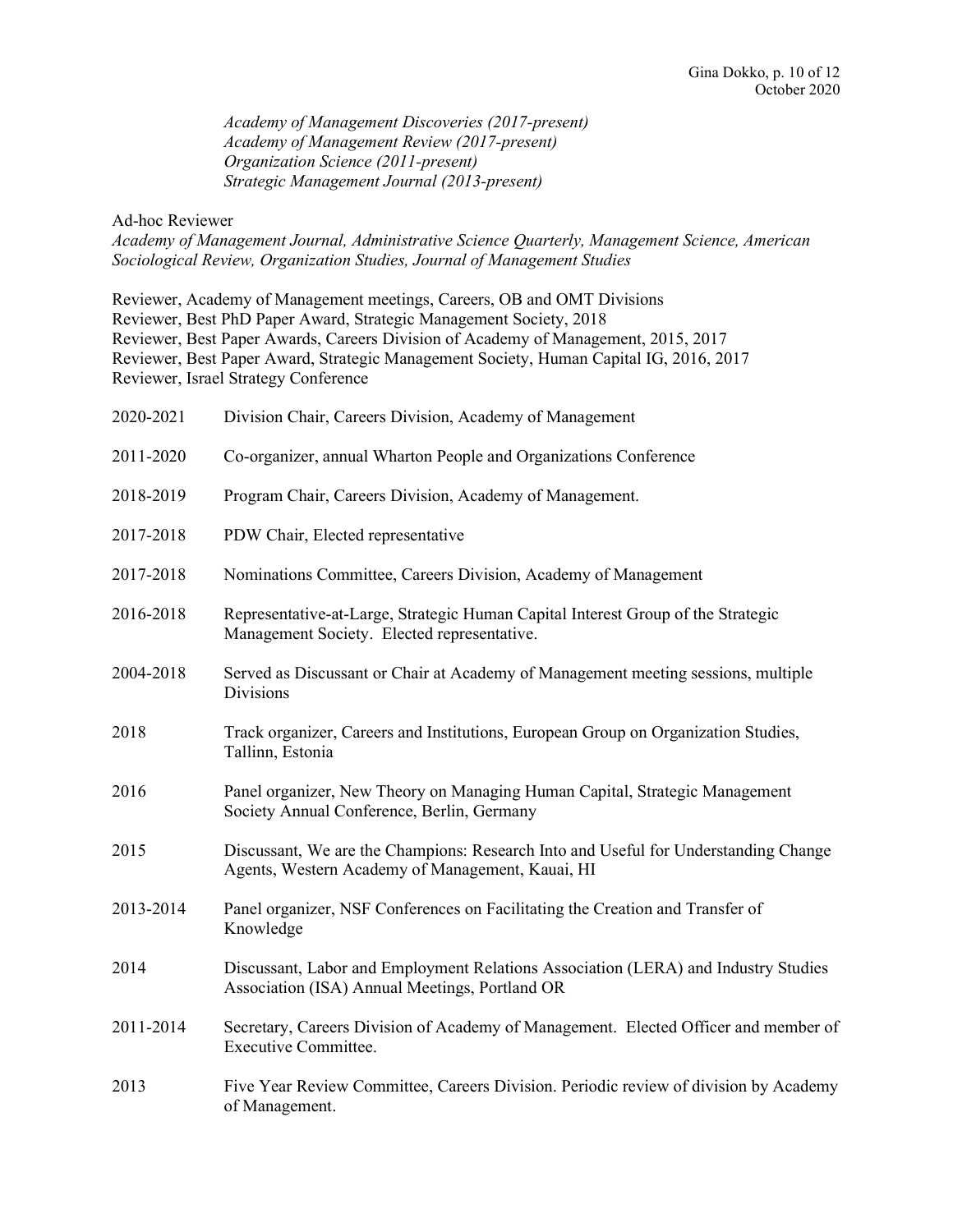2010-2012 Membership Committee, Careers Division, Academy of Management

# SCHOOL SERVICE AND DOCTORAL STUDENT SUPERVISION

| 2019                   | Featured speaker, Career Conversations                                                                                            |
|------------------------|-----------------------------------------------------------------------------------------------------------------------------------|
| 2018                   | Featured speaker, Diversity, Inclusion and Equity presentation at new student orientation                                         |
| 2018-2019              | Graduate Program Committee, MBA Programs, UC Davis GSM                                                                            |
| 2018-2019<br>2017-2018 | Member, Affirmative Action and Diversity Committee, UC Davis Faculty Senate                                                       |
| 2018-2019<br>2017-2018 | Chair, Diversity Committee, UC Davis GSM                                                                                          |
| 2016-2018              | Admissions Committee, Master of Science in Business Analytics                                                                     |
| 2017                   | Featured speaker, Career Conversations with Executive-in-Residence                                                                |
| 2016-2017              | Graduate Program Committee, Master of Science in Business Analytics                                                               |
| 2016-2019              | Dissertation Committee for Winnie Jiang, Yale School of Management                                                                |
| 2017-2019              | Dissertation Committee for Rui Shen, Peking University                                                                            |
| 2015-2016              | Faculty Executive Committee, UC Davis GSM                                                                                         |
| 2015-2018              | Convener, Management group, UC Davis GSM                                                                                          |
| 2015                   | Faculty Recruiting Committee. Marketing group, UC Davis GSM                                                                       |
| 2014-2016              | Dissertation Committee for Samantha Blackburn, UC Davis Betty Irene Moore School of<br>Nursing                                    |
| 2014-2016              | Dissertation Committee for Aaron Fackler, UC Davis School of Engineering                                                          |
| 2014-2016              | Recruitment Committee. UC Davis GSM                                                                                               |
| 2013-2014              | Committee on Courses. UC Davis GSM                                                                                                |
| 2012-2013              | Recruitment Committee. UC Davis GSM                                                                                               |
| 2011-2012              | Committee on Courses. UC Davis GSM                                                                                                |
| 2010-2011              | Recruitment Committee. UC Davis GSM                                                                                               |
| 2010                   | Task Force on Assessment of Learning, UC Davis GSM                                                                                |
| 2009-2010              | Education Policy Committee, UC Davis GSM                                                                                          |
| 2007-2009              | Dissertation Committee for Jennifer Tosti-Kharas (placed at San Francisco State<br>University)                                    |
| 2005-2009              | Research Committee. Management and Organizations Department, New York University                                                  |
| 2004/2005              | Faculty recruiting committee. Management and Organizations Department, New York<br>University                                     |
| 2003                   | Doctoral Executive Committee Student Representative. Appointed by Vice Dean.<br>Management Department, University of Pennsylvania |
| 2003                   | Space committee. Appointed by Department Chair. Management Department, University<br>of Pennsylvania                              |